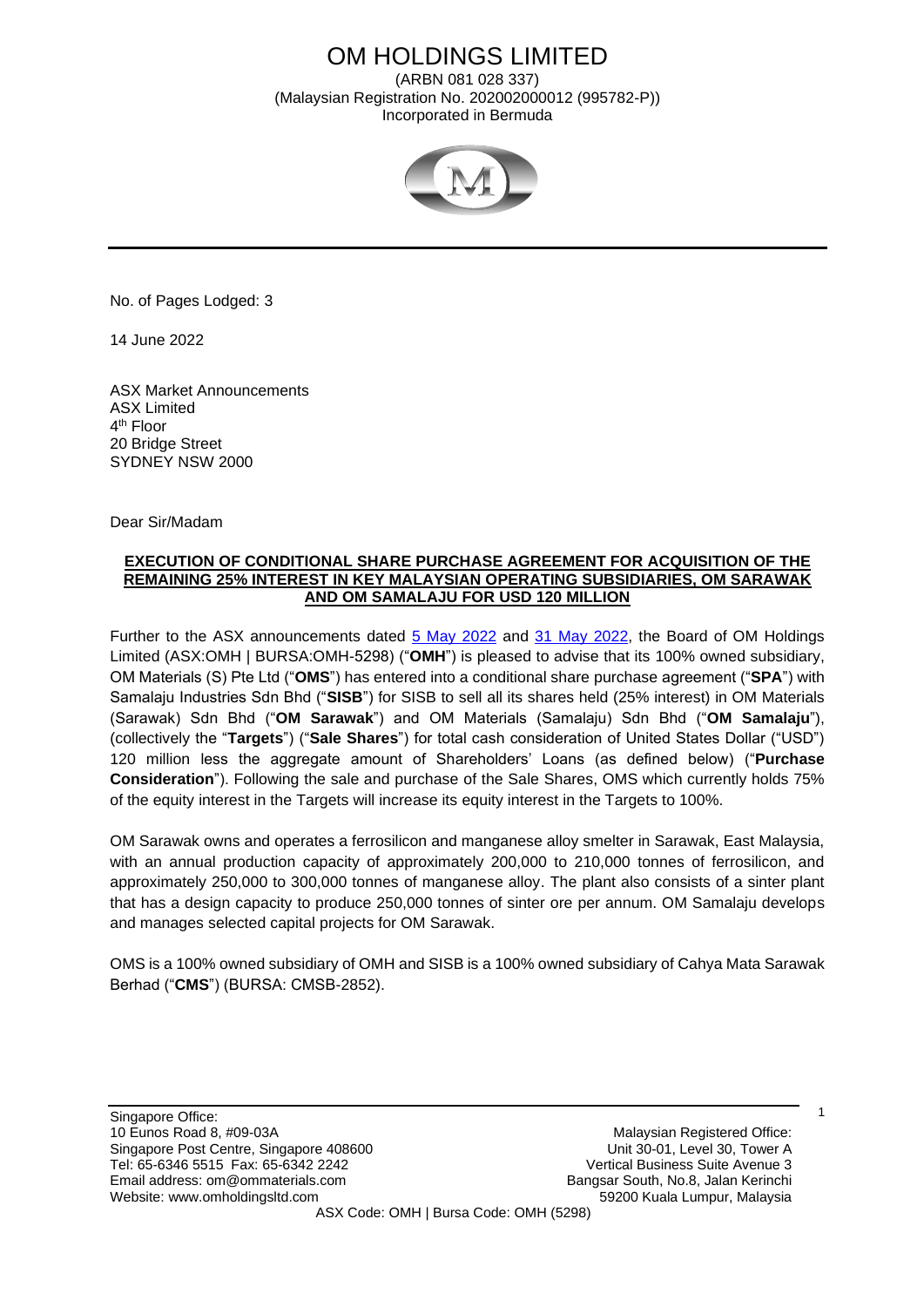

Subject to the terms and conditions as set out in the SPA, OMS agrees to purchase and SISB agrees to sell:

- (a) 165,594,162 ordinary shares representing 25% of the issued and paid up ordinary share capital of OM Sarawak and 43,690,300 irredeemable convertible preference shares in OM Sarawak, representing 25% of the issued and paid up preference share capital of OM Sarawak; and
- (b) 32,077,500 ordinary shares in OM Samalaju, representing 25% of the issued and paid up share capital of OM Samalaju.

## (collectively, the "**Transaction**")

The Transaction includes the full and final settlement and full discharge of all shareholders' loans (including interests payable) between SISB and the Targets as of the Closing Date ("**Shareholders' Loans**"). Collectively, these Shareholders' Loans (including interests payable) amount to approximately USD 10.5 million as at 31 May 2022.

The salient terms of the SPA are as follows:

## **1. Sale and Purchase of Sale Shares and Repayment of Shareholder's Loans**

#### **1.1 Sale and Purchase of Sale Shares**

- (i) SISB agrees to sell the Sale Shares and OMS agrees to purchase the Sale Shares, free from all encumbrances and together with all rights, benefits, entitlements and advantages attaching to them as at the business day falling within sixty (60) business days following the date of the fulfilment or waiver of the conditions precedent set out in Section 3 below or such other date as may be mutually agreed in writing between SISB and OMS ("**Closing Date**").
- (ii) OMS and SISB hereby agree that they shall not be obliged to complete the sale and purchase of any of the Sale Shares unless the purchase of all the Sale Shares are completed simultaneously.

#### **1.2 Repayment of Shareholder's Loans**

Subject to closing of the sale and purchase of the Sale Shares, OMS shall further procure the Targets to repay the Shareholder's Loans to SISB on the Closing Date in accordance with Section 2 below.

#### **2. Timing and Method of Payment**

OMS shall pay the Purchase Consideration (after deducting a sum equivalent to 3% of the purchase price attributable to the Sale Shares of OM Sarawak and the stamp duty for the transfer of the Sale Shares, if applicable) and procure the repayment by the Targets of the Shareholder's Loans by way of cash to SISB's designated bank account on the Closing Date.

# **3. Conditions Precedent**

The agreement to sell and purchase the Sale Shares contained in Section 1.1 above is conditional upon satisfaction or waiver (as the case may be) of the following conditions on or prior to 15 September 2022 or such other date as may be agreed in writing between OMS and SISB:-